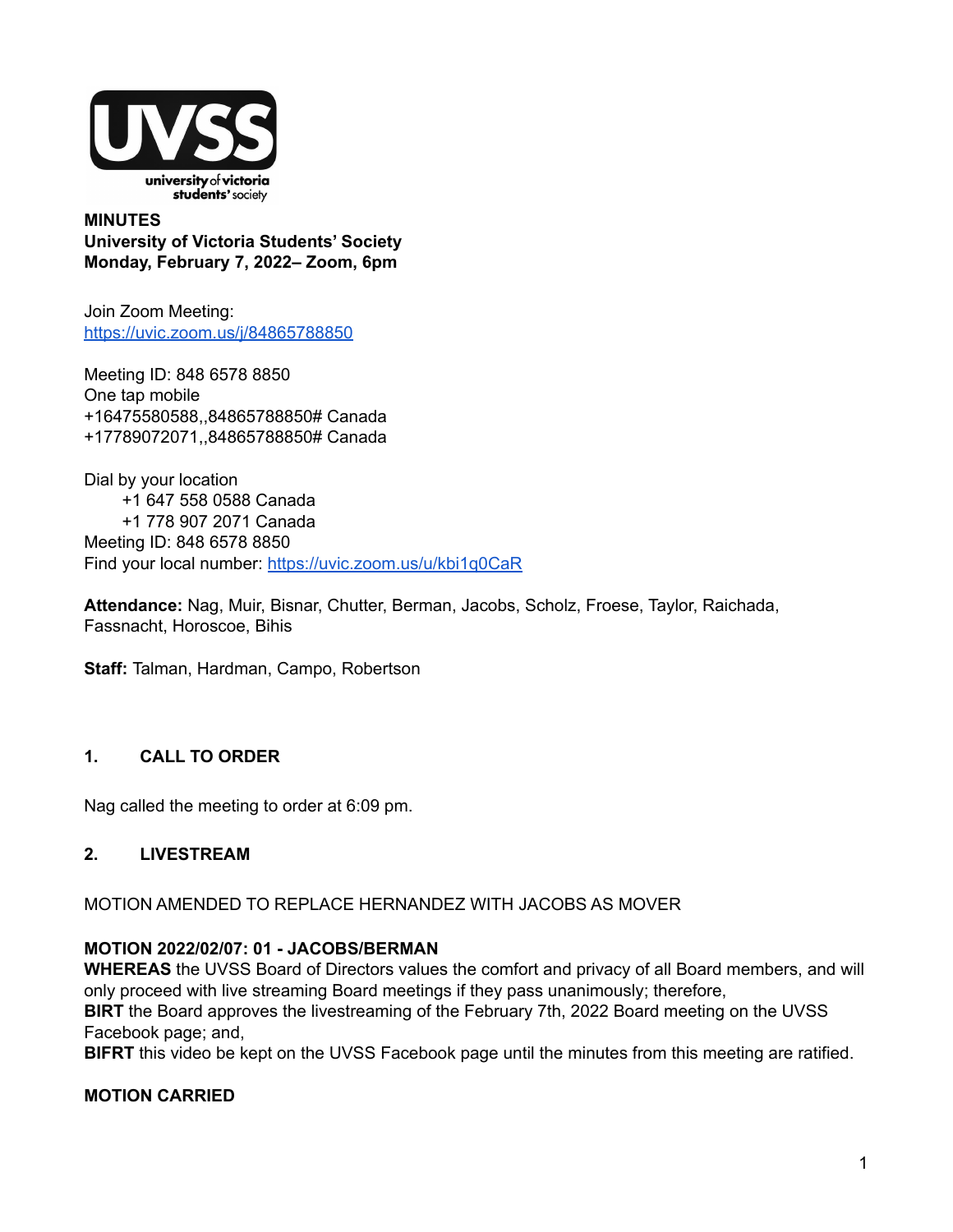## **3. LAND ACKNOWLEDGEMENT**

Berman acknowledged the land.

## **4. ADOPTION OF AGENDA**

- **a. Adoption of Agenda**
	- i. **2022/02/07**

# **MOTION TO ADOPT - BERMAN/BISNAR MOTION TO AMEND - SCHOLZ/JACOBS** To add Scholz's, Fassnacht, Raichda's and Chutter's director's reports **MOTION CARRIED**

#### **MOTION TO AMEND - JACOBS/RAICHADA** To add Jacob's motion 14 and to add in extend speakers rights **MOTION CARRIED**

## **b. Adoption of Minutes**

i. **2022/01/24**

**MOTION TO ADOPT - SCHOLZ/BERMAN MOTION CARRIED**

#### **5. PRESENTATIONS & ANNOUNCEMENTS**

- **a. PRESENTATIONS**
- **b. ANNOUNCEMENTS**
- **6. REPORTS**
- **a. EXCLUDED MANAGERS**

#### **b. PORTFOLIOS**

- 1. Campaigns and Community Relations
- 2. Finance and Operations
- 3. Outreach and University Relations
- 4. Student Affairs
- 5. Events
- 6. International Student Relations

#### **COMMITTEES AND COUNCILS**

- 1. Electoral
- 2. Executive Committee
- 3. Food Bank & Free Store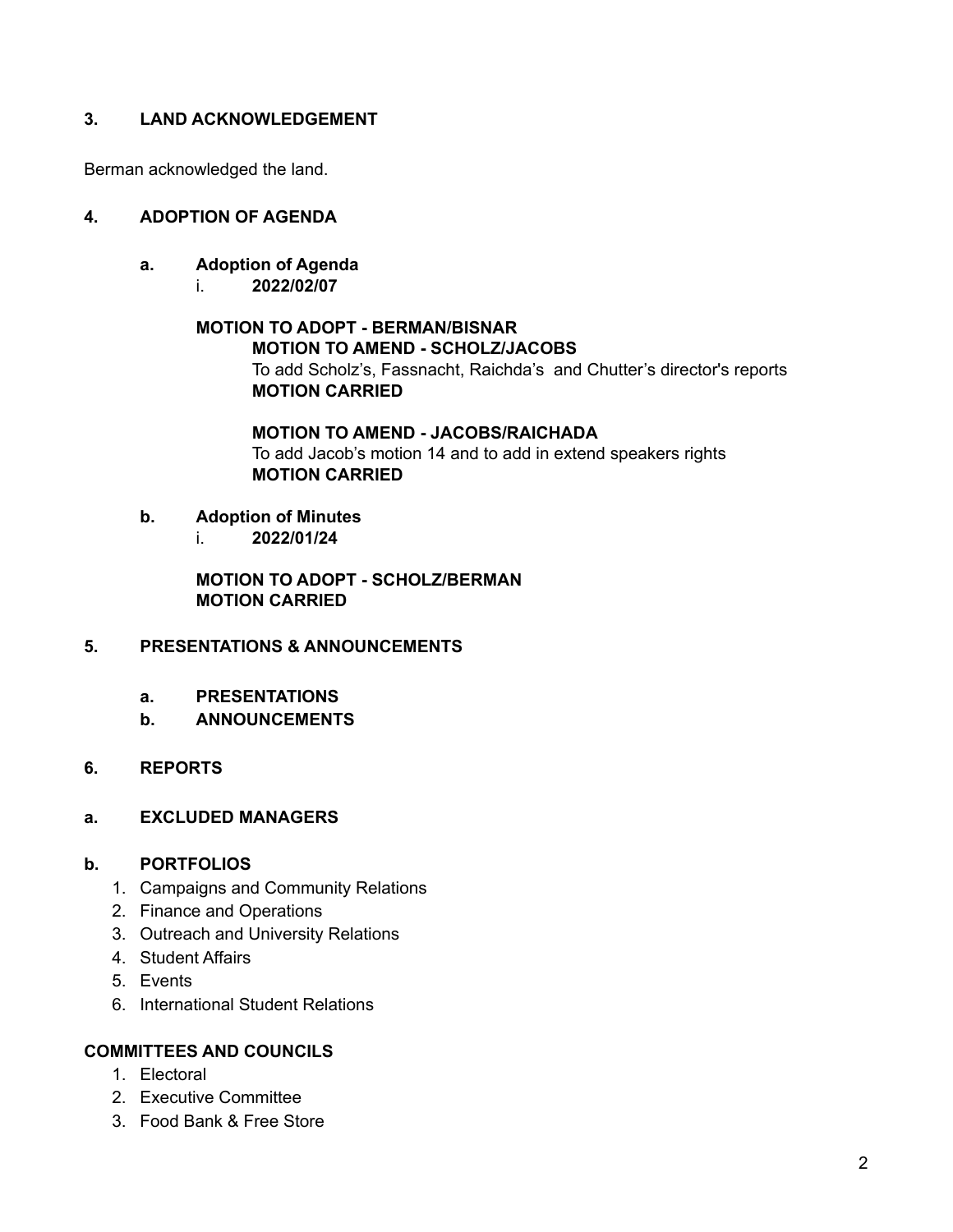4. Peer Support Centre

# **CONSTITUENCY ORGANIZATIONS & NSU**

- 1. GEM
- 2. NSU
- 3. Pride
- 4. SOCC
- 5. SSD

# **7. QUESTION PERIOD (15 mins)**

- **8. EMAIL MOTIONS**
- **9. MAIN MOTIONS**

# **MOTION 2022/02/07: 02 - MUIR/SCHOLZ**

**WHEREAS** Gina Tran has resigned as the SOCC Board representative; and, **WHEREAS** SOCC held an election and selected a new representative; therefore, **BIRT** the Board ratifies Ashley Bihis as the new SOCC Board representative. **MOTION CARRIED**

# **MOTION 2022/02/07: 03 - RAICHADA/FASSNACHT**

**WHEREAS** the UVSS Boards of Directors has been advocating for hybrid learning options at UVic, supporting SSD's Access4All campaign, to ensure safe and equitable access to post-secondary education; and,

**WHEREAS** a joint letter has been drafted by the Alliance of BC Students (ABCS), addressed to Dr. Bonnie Henry and Minister Kang in support of hybrid learning options at post-secondary educations in light of the Omicron variant (which can be [read](https://docs.google.com/document/d/1PXbVaXYabw1ySNbuFdiMzl1y-j4BlAZe1cpiTTPbzjQ/edit) here); and,

**WHEREAS** the letter closes with the following ask: "Post-secondary institutions have been refining hybrid learning since the beginning of the pandemic. In the midst of the Omicron surge, post-secondary institutions must continue to utilize these online and hybrid learning models that help ensure the safety and well-being of all students. We believe the Provincial Health Officer should be encouraging them to do so"; therefore,

**BIRT** the UVSS sign onto this joint letter from ABCS, also signed by student unions across BC. **MOTION CARRIED**

**MOTION TO AMEND AND OMNIBUS MOTIONS 04-07 - RAICHADA/FROESE** Lists and amounts added to motions 05, 06, 07 **MOTION CARRIED**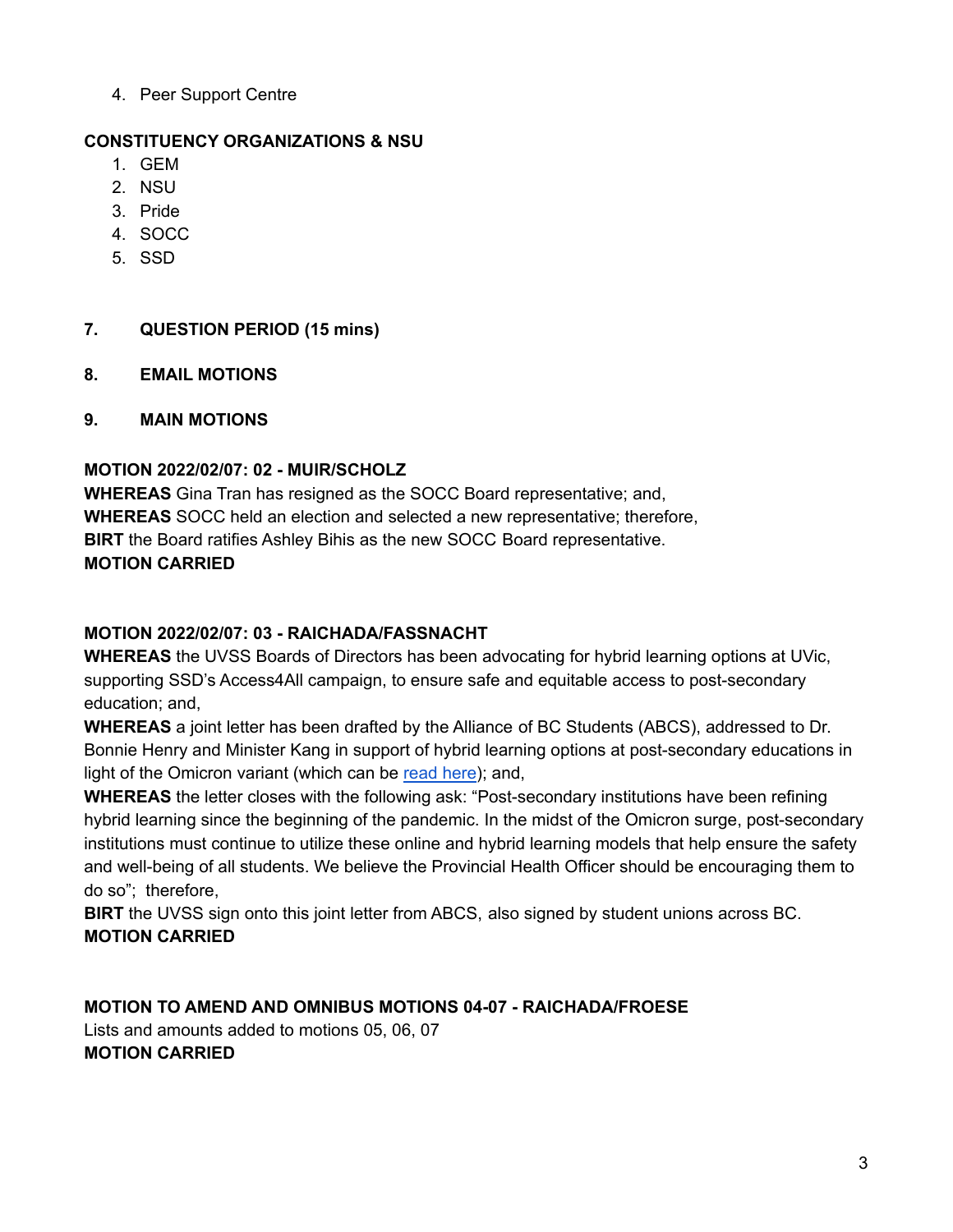## **MOTION 2022/02/07: 04 - RAICHADA/**

**BIRT** the following clubs are ratified:

- UCM
- AISES (American Indian Society for Engineering and Science)
- Save the Rhinos

#### **MOTION 2022/02/07: 05 - RAICHADA/**

BIRT the following list of course unions are allocated Publication funding

- Visual Arts Grad Exhibition \$500
- Undergraduates of Political Science (OnPol) \$500
- European Studies Course Union \$400
- UVic Philosophy Student Union (Sophia) \$600
- UVic Writing Undergraduate Course Union (This Side of West) \$400
- English Students Association (Albatross) \$600

## **MOTION 2022/02/07: 06 - RAICHADA/**

BIRT the following list of clubs and course unions are allocated Travel Pool funding

- Visual Arts Grad Exhibition \$300
- AERO UVic \$450
- UVic Seismic Design Team \$1000
- UVic Mountain Biking \$600
- UVic Ukrainian Students Society \$300
- UVic Philosophy Student Union \$150
- Ecological Restoration Club \$250
- Young Communist League \$300

## **MOTION 2022/02/07: 07 - RAICHADA/**

**BIRT** the following list of Course Unions are allocated Academic funding

- University of Victoria Nursing Student Society \$1000
- ChemSOC \$1500
- Visual Arts Student Association \$2000
- UVic Philosophy Student Union \$150
- Biochemistry and Microbiology \$1800
- Computer Music Course Union (CMCU) \$5774
- SOGS \$125
- English Students Association \$1740
- Visual Arts Grad Exhibition \$2000
- PHASERS \$260

#### **OMNIBUS MOTION 04-07 CARRIED**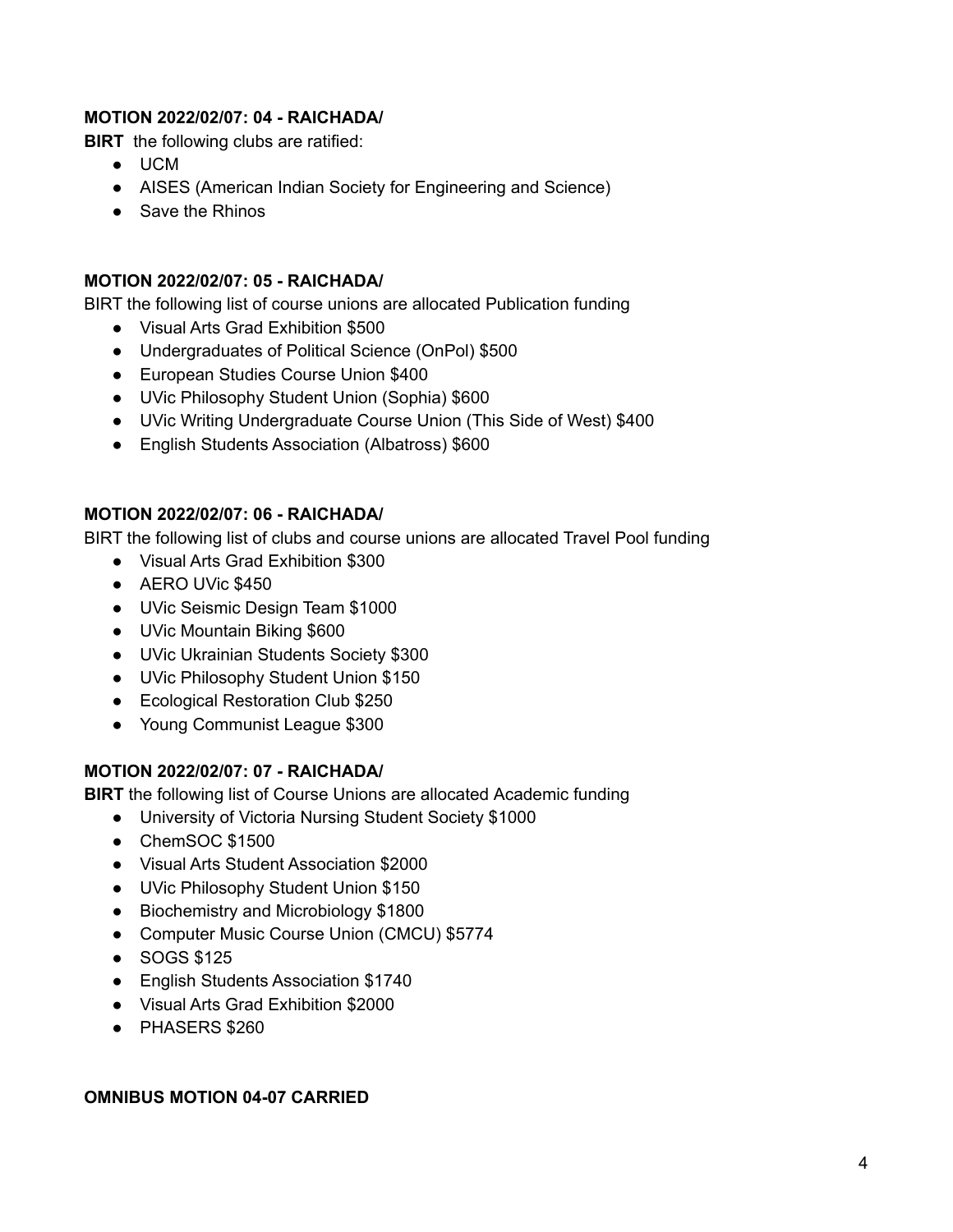# **MOTION 2022/02/07: 08 - RAICHADA/FASSNACHT**

**WHEREAS** there is currently a vacancy for undergraduate student representation on the UVic Campus Planning Committee; therefore,

**BIRT** the Board elects Nigel Bisnar as the undergraduate representative on the Campus Planning Committee.

# **MOTION CARRIED**

## **MOTION 2022/02/07: 09 - RAICHADA/FROESE**

**WHEREAS** there is currently a vacancy for undergraduate student representation on the Senate Committee on Academic Standards; therefore,

**BIRT** the Board elects Deborah Berman as the undergraduate representative on the Senate Committee on Academic Standards

## **MOTION CARRIED**

(Abstentions noted: Berman, Jacobs)

## **MOTION 2022/02/07: 10 - BISNAR/BERMAN**

**BIRT** the Board of Directors appoints Portia Burton as a Member-at-Large to the Ecofoot Working Group.

**MOTION CARRIED**

## **JACOBS REPLACED NAG AS CHAIR**

# **On the Recommendation of Eco foot Committee**

#### **MOTION 2022/02/07: 11- NAG/BISNAR**

**WHEREAS** the Board of Directors recognise the importance of climate change as well as its negative impact on the community; and,

**WHEREAS** SUB operation management is the responsibility of the board of directors through the Director of Finance and Operations; and,

**WHEREAS** the sustainability is a core value of the UVSS; therefore,

**BIRT** the Board of Directors acknowledge and commit to a 2040 goal to reach a Carbon-Neutral goal for SUB building operations, SUB Business Operations as well as Waste Management Project in collaboration with UVic Facilities Management; and,

**BIFRT** the Board directs Ecofoot to create a baseline for Greenhouse Gas(GHG) Emissions for the aforementioned metrics; and,

**BIFRT** the Board of Directors commit to certifying the SUB through an appropriate agency for carbon-neutrality.

## **MOTION CARRIED**

## **NAG REPLACES JACOBS AS CHAIR**

## **MOTION 2022/02/07: 12 - BISNAR/SCHOLZ**

**BIRT** the Board approve a leave of absence for the remainder of the spring 2022 term for Sid Pathak. **MOTION CARRIED**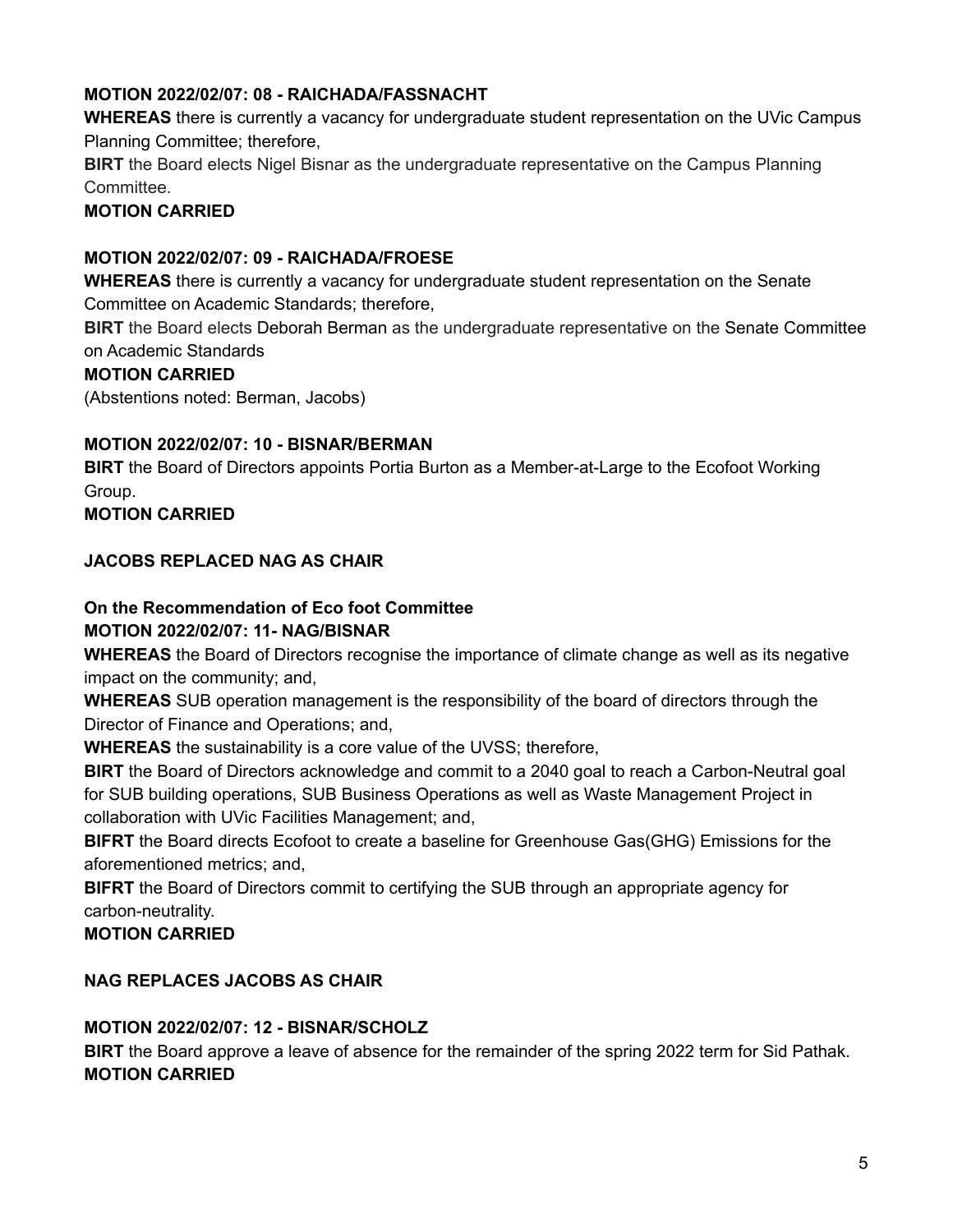# **MOTION 2022/02/07: 13 - SCHOLZ/JACOBS**

**WHEREAS** vacancies remain in the Lead Director positions of Director of Outreach and University Relations, Director of Events, and Director of Campaigns and Community Relations; and,

**WHEREAS** UVSS Bylaws state that the Board may elect a director to fill a vacancy in Lead Director positions as an interim Lead Director; therefore,

**BIRT** nominations are open for UVSS Directors at Large or Advocacy Group reps to fill the following positions:

- Director of Outreach and University Relations:
- Director of Events:
- Director of Campaigns and Community Relations:

No nominations received

# **MOTION CARRIED**

# **MOTION 2022/02/07: 14 - JACOBS/BERMAN**

**WHEREAS** the UVSS Boards of Directors has been advocating for hybrid learning options at The University of Victoria (UVic), supporting the Society for Students with a Disability(SSD)'s Access4All campaign, to ensure safe and equitable access to post-secondary education; and,

**WHEREAS** UVic is not providing adequate support, being transparent and collaborative with regard to student consultation, or addressing student concerns in regard to equitable and accessible education, and overall well-being, a student walkout has been arranged; and,

**WHEREAS** students currently have to choose between their education and their safety, the SSD has adopted a student-led initiative (led by Adrean (they/them) thus extending speakers rights for 3 minutes with a follow-up minute) under the Access4All campaign and will be supporting an arranged walkout and formal letter to the University of Victoria outlining expectations and demands around student safety and equitable access to education; therefore,

**BIRT** the UVSS will extend speakers' rights to hear from the leads of this motion before signing on to support, advertise, and join in solidarity with students across campus and WALKOUT on February 16th, 2022 at 10:30 am. Meaning, the UVSS supports the letter being

written and released on February 16th by the Walkout team with support from SSD's Access4All Committee. (This letter will be shared with UVSS 72 hours prior to being shared publicly).

**BIFRT** the UVSS continue to provide support to the SSD Access4All Campaign and walkout team post walkout if UVic does not adequately address outlined expectations and demands.

# **MOTION CARRIED**

## **MOTION TO MOVE IN CAMERA - BISNAR/MUIR**

The meeting moved in-camera at 7:02 pm. **MOTION CARRIED**

- **10. IN-CAMERA**
	- **a. Legal**
	- **b. Personnel Committee Report**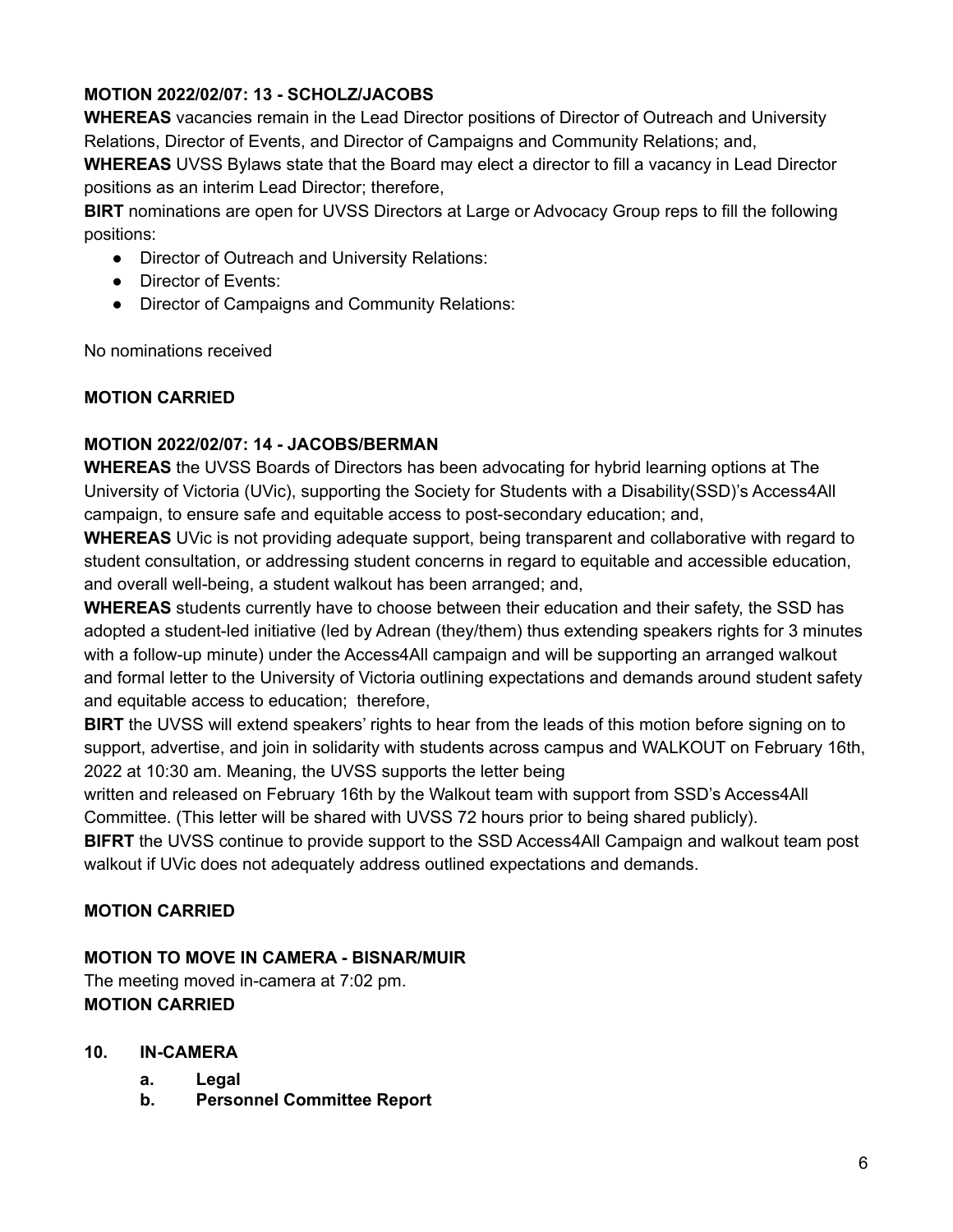## **MOTION TO MOVE OUT OF CAMERA - BISNAR/BERMAN**

The meeting moved out of camera at 8:15pm

#### **11. MEETING TIMES**

**The next meeting scheduled by the Board of Directors is: Monday, February 14th, 2022** on Zoom (online).

#### **12. ADJOURNMENT**

#### **13. BOARD DIRECTORS' REPORTS**

#### **Mariel Hernández (70 hours)**

*Meetings and Committees*

- Executive, Leads, EcoFoot Feb 02, one-on-one meetings, plan UVSS and UVic committees
- Attended UVic meetings: OSL Feb 03, Academic Accommodations Review Jan 27
- Prep for Jan 31st ARC, host, and report back on action items
- Office Hours
- Support ISR Jan 24 and 31
- Update training manuals
- Sign cheques, emails, website updates, phone calls

#### *Outreach*

- Reddit AMA, Instagram Live AMA Feb 02
- Coordinate social media content with DaLs

#### *Campaigns*

● Overview of all campaign asks, set up new working structure, Housing Town Hall prep

#### *Events*

- Book club, support Advo group events
- *Clubs and Course Unions*
	- Host Clubs and Course Union Council Feb 07. Prep ratification for late clubs ratification. Prep groups for funding. Update website. Prep accounting.

#### **Dipayan Nag (75 hours)**

- Internal Meeting
	- Leads Meetings
	- Meetings with ED
	- Meetings with ASM
	- Meetings with DaL
- Board and Committee Meetings
	- Board Meeting
	- Executive Committee
	- Ecofoot Committee
- Portfolio Work
	- GL's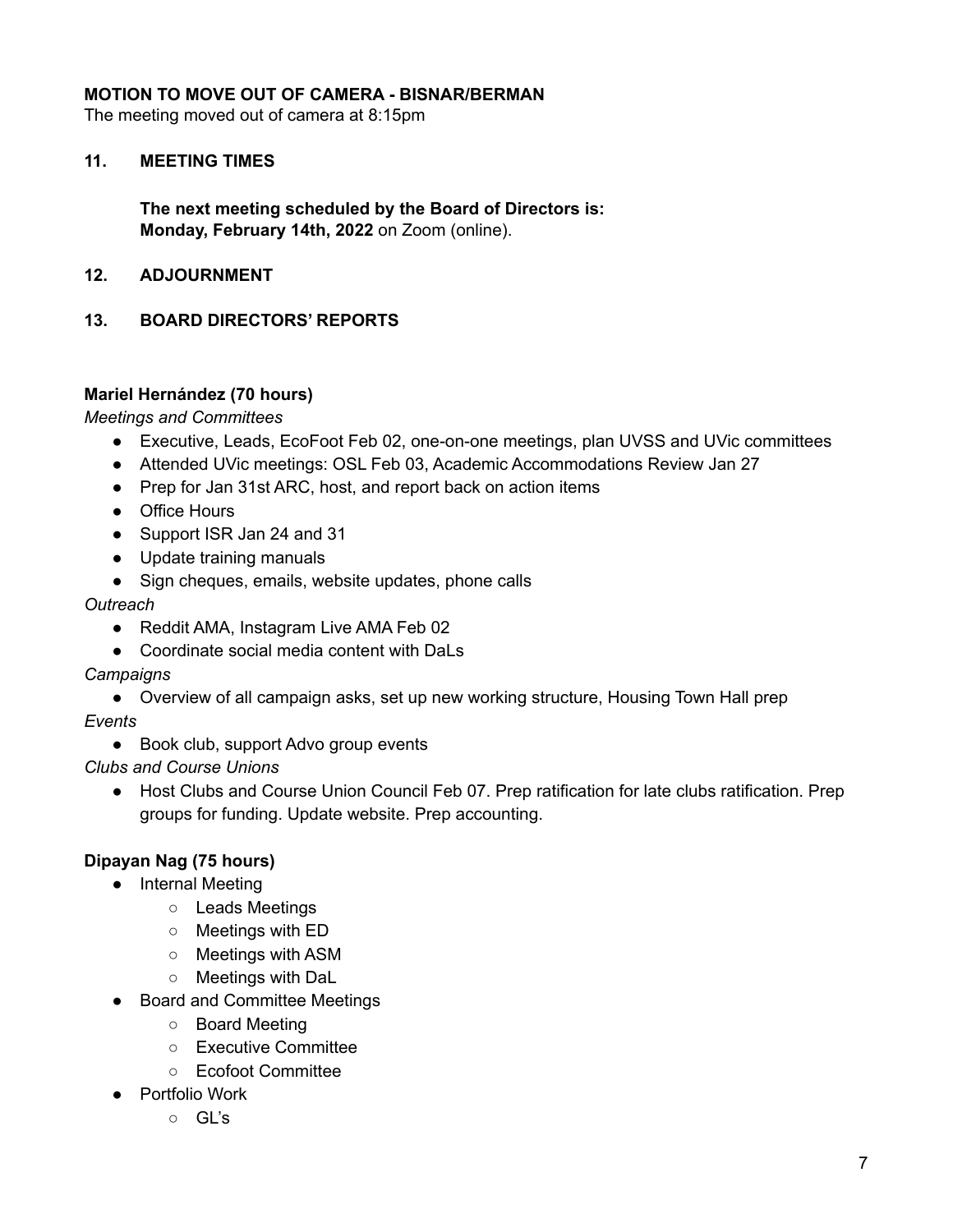- Responsible Investment policy
- UVSS BOD committees
- Business Plans
- Meetings for Governance review
- o Personnel related work
- External Meeting
	- Meeting with OSL
	- Meeting with Vancity
- Other Administrative and Miscellaneous tasks
	- Replying to emails.
	- Cheque Approving
	- Agendas and Minutes for Meetings
	- Hot Lunch Program

## **Joshua Fassnacht (8 hours)**

- ISR Portfolio (4 hours)
- $\bullet$  JF + SP (1 hour)
- $\bullet$  JF + NP (1 hour)
- $JF + MH + DN (.5$  hours)
- Int'l bursary planning/outreach (1 hour)
- ISR portfolio structure planning (.5 hour)
- International events planning (1 hour)
- Emails & Admin (3 hours)

## **Nigel Bisnar (4 hours)**

- Ecofoot Planning (1.5)
- Ecofoot Working Group (1)
- Ecofoot outreach & emails (1)
- AGM & survey photoshoot  $(0.5)$

## Deborah Berman (1.5 hours)

- Annual Survey Prep (1.0 hours)
- Committee Scheduling (0.5 hours)

## **Kit Banville (10 hours)**

- Jan 10 board meeting 2 hours
- Jan 12 food bank 2 hours
- Jan 19 food bank 2 hours
- Jan 26 food bank 2 hours
- Jan 31 communication 1 hour
- Feb 4 meetings 1 hour

## **Rowan Froese (6 hours)**

• Board Meeting (3.75 hrs)